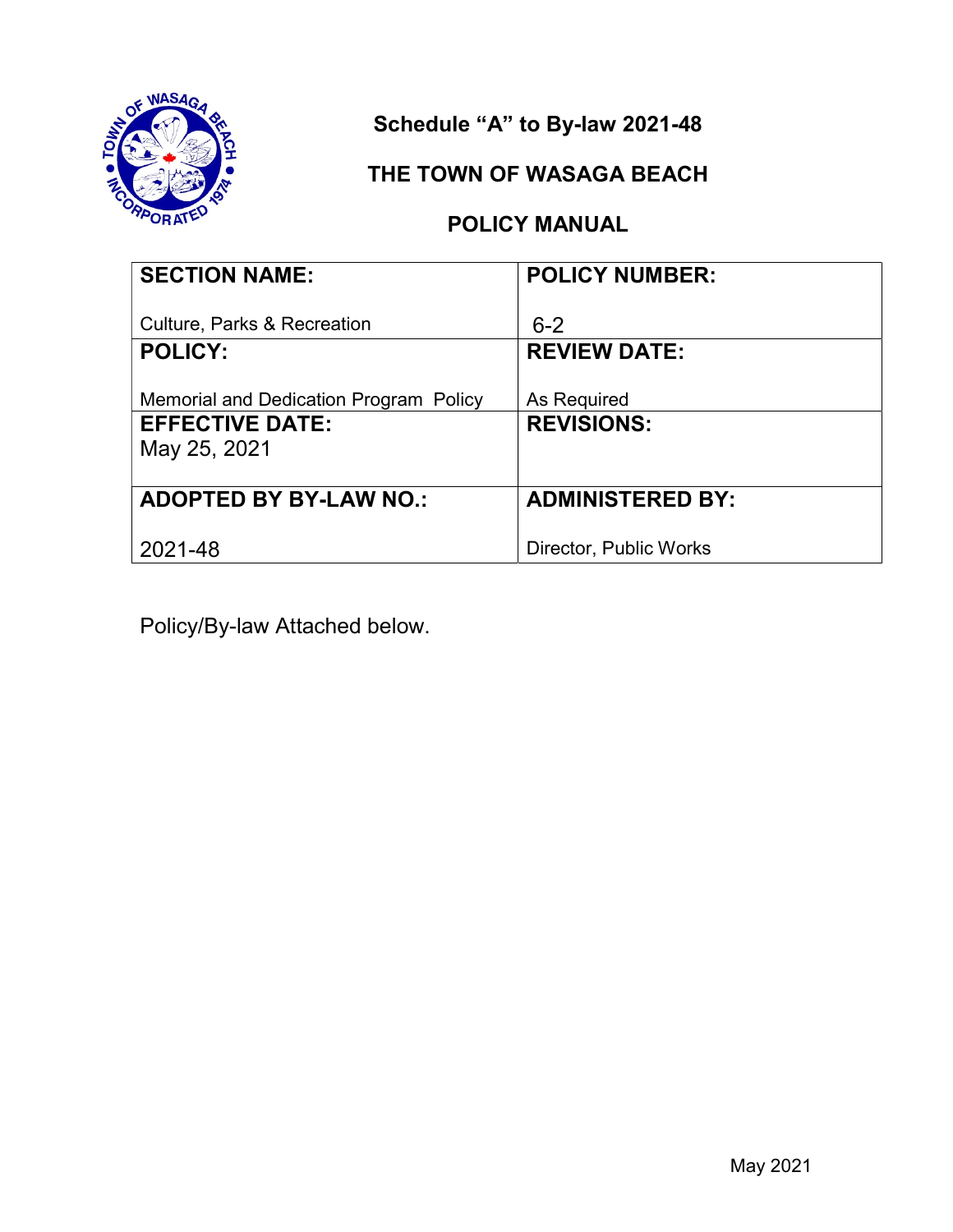

# TOWN OF WASAGA BEACH

# PUBLIC WORKS – PARKS DIVISION

# MEMORIAL & DEDICATION PROGRAM POLICY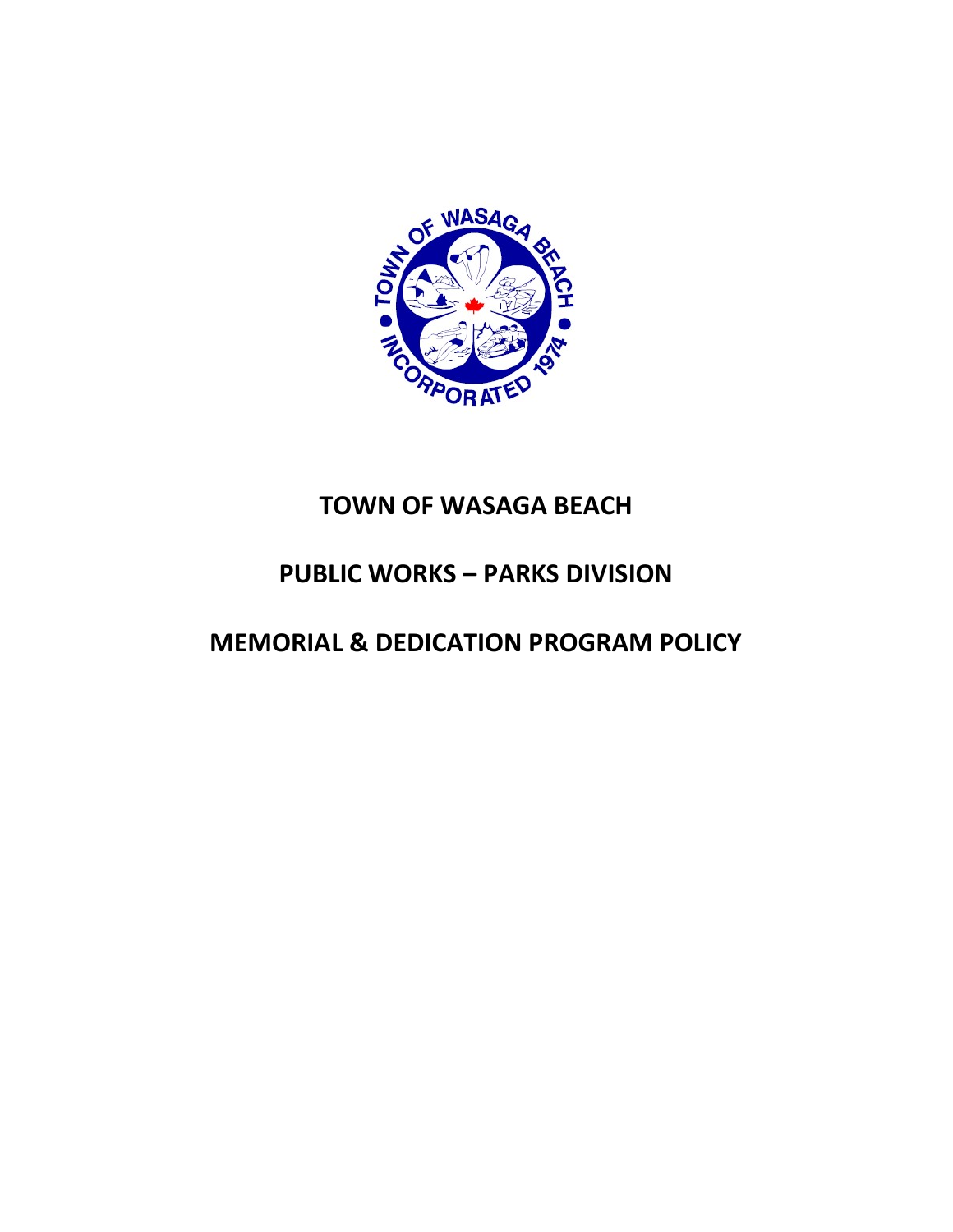## **TABLE OF CONTENTS**

| 1.0  |  |
|------|--|
| 2.0  |  |
| 3.0  |  |
| 4.0  |  |
| 5.0  |  |
| 6.0  |  |
| 7.0  |  |
| 8.0  |  |
| 9.0  |  |
| 10.0 |  |
| 11.0 |  |
| 12.0 |  |
| 13.0 |  |
|      |  |
|      |  |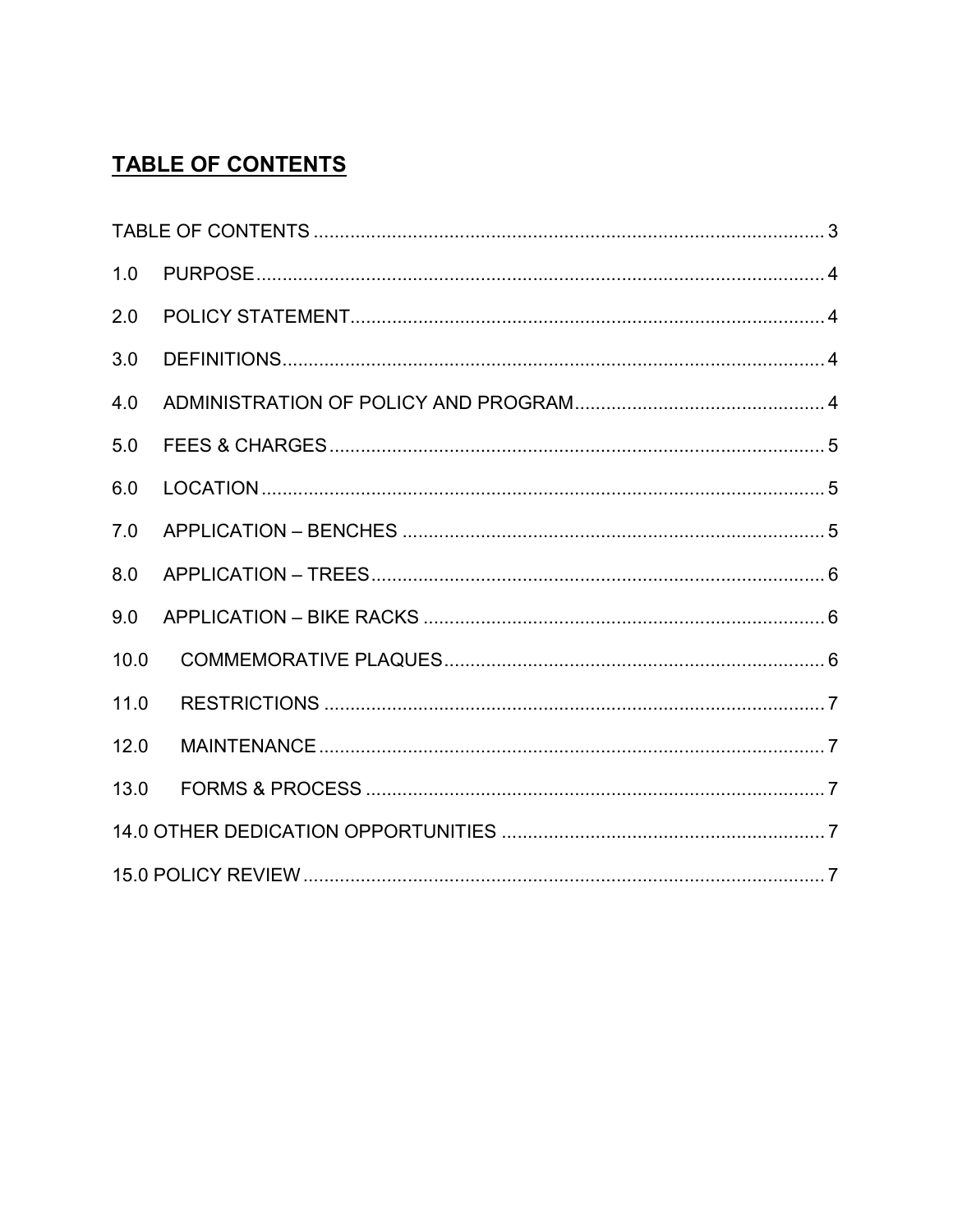#### 1.0 PURPOSE

The purpose of this policy is to provide a means for members of the public to recognize and honour others through a lasting tribute.

The policy will establish a consistent and timely process for the installation of such memorials and dedications throughout the Town and outline the roles and responsibilities of the contributor and of Town staff.

#### 2.0 POLICY STATEMENT

Residents and organizations may make a contribution to a municipal park, open space or select municipal property as a tribute to an individual or group through the Memorial and Dedication Program or through a fundraising & sponsorship initiative that may be available at the time of the desired dedication.

#### 3.0 DEFINITIONS

"Bench" means a bench that meets technical specifications set out by the Town of Wasaga Beach.

"Bike Rack" means a bike rack that meets technical specifications set out by the Town of Wasaga Beach.

"Council" means the Council for the Corporation of the Town of Wasaga Beach.

"Fundraising" is any activity that includes a solicitation of present or future donations of cash or non-cash gifts, or the sale of goods or services to raise funds, whether explicit or implied.

"Open Space" means any open piece of land that is undeveloped (has no buildings or other built structures) and is accessible to the public. Open space can include passive green space, environmental lands with trail networks meandering throughout, and cemeteries

"Park" means any Town-owned parcel of land designated as a municipal park in the current park inventory.

"Town" means the Corporation of the Town of Wasaga Beach.

### 4.0 ADMINISTRATION OF POLICY AND PROGRAM

The Director of Public Works or his/her designate shall implement this policy and ensure compliance.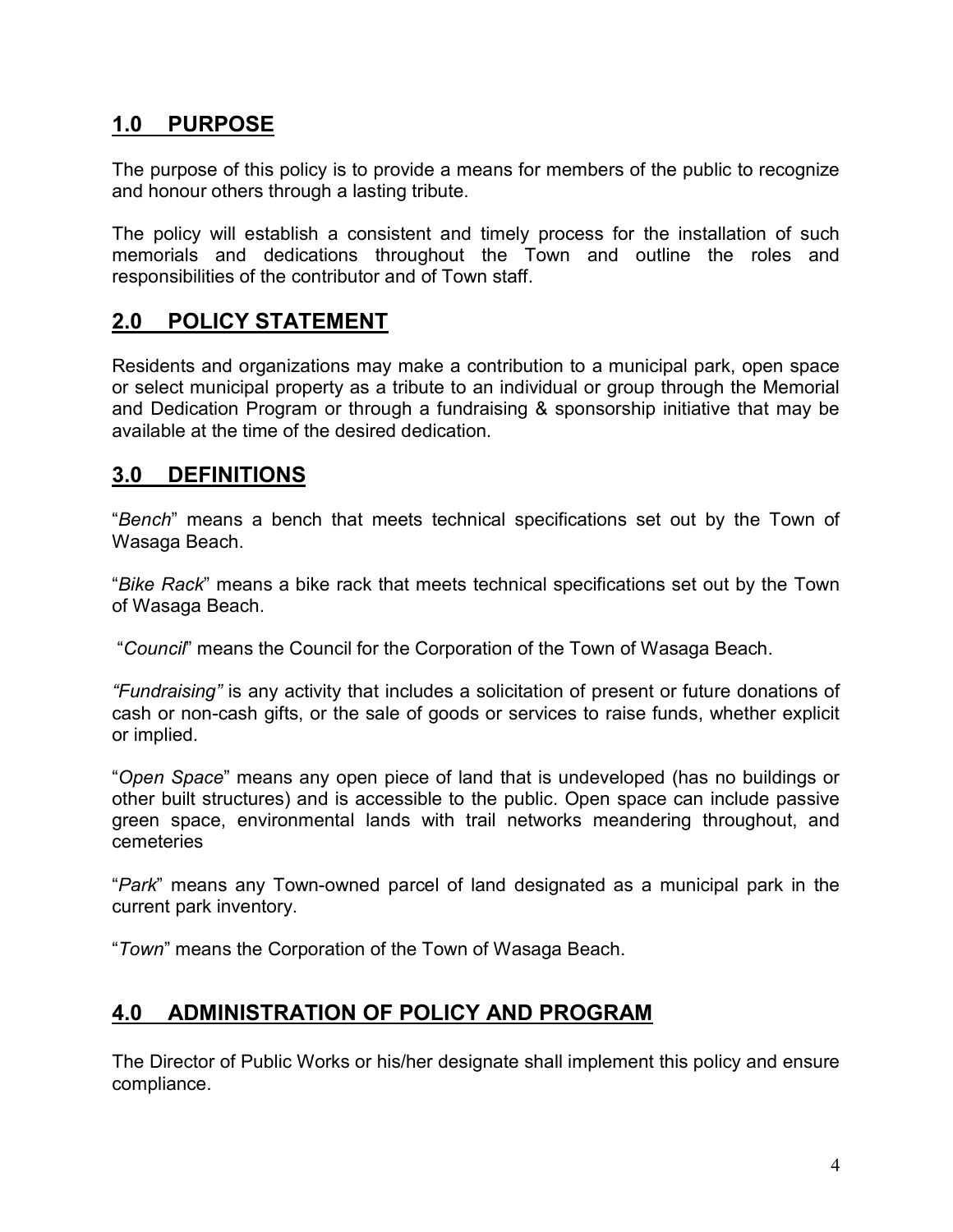The following types of memorials or commemorative features are permitted to be installed on property owned by the Town of Wasaga Beach:

- Benches
- Trees
- Bike Racks

#### 5.0 FEES & CHARGES

All costs associated with this program are the responsibility of the contributor. Once an application is received and approved, commemorative trees, benches and/or bike racks will be purchased by the Town of Wasaga Beach, with an invoice issued thereafter to the contributor.

The complete fee payment must be received prior to the installation of the commemorative feature.

If the donation gift is part of a fundraising initiative, the cost will be factored into the gift and a receipt will be issued.

#### 6.0 LOCATION

Locations to be considered will be municipal parks, open space, trails and other Townowned properties. Criteria would be based on availability and/or suitability of the location and/or other circumstances as deemed applicable by the Director or designate.

Not all park areas or trails are suitable for dedicated planting or bench placement. Park staff will work with the contributor to determine an appropriate location for the tree, bench or bike rack to be installed. Requests may also require input from other municipal departments, as deemed appropriate.

Every effort will be made to comply with the wishes of the contributor; however the Director of Public Works or designate will make the final decision on location.

### 7.0 APPLICATION – BENCHES

When requesting a dedication bench for a park, contributors must make their formal request for a bench dedication at least two (2) months in advance of their proposed placement time.

Park benches will only be installed from April 1 through to November 15 of every year.

The style of bench will be determined by the Town in accordance with the Town's standards and specifications, including a concrete pad – where necessary – to secure the bench and prevent it from overturning.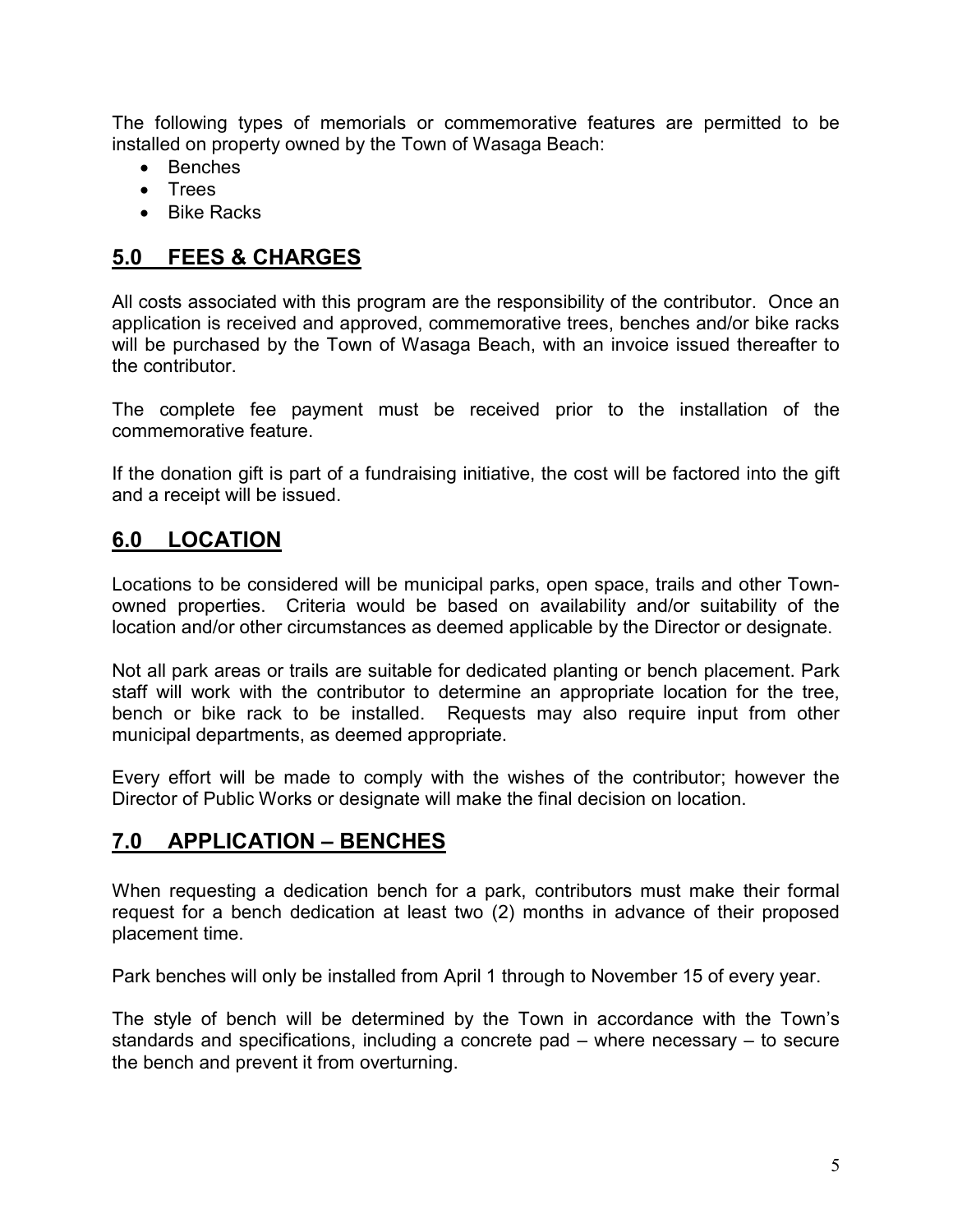The Town reserves the right to re-locate a bench, in the eventuality that such a move is necessary (i.e. amenity is subject to recurrent vandalism, the park is scheduled for redevelopment, servicing upgrades or re-construction, etc.).

The Town will attempt to contact the contributor/donor for consultation prior to relocation.

### 8.0 APPLICATION – TREES

Requests to plant a park tree received from September 1st to March 31st each year will be addressed in the spring and requests received from April 1st to August 31st each year will be addressed in the fall. This is done to ensure the health and survival of the tree.

The tree will be planted to Town standards and specifications. All dedicated plantings will be deciduous trees and must be chosen from the species list found in Schedule A below. Changes to species may be suggested due to seasonal planting location, soil or site conditions.

The contributor will be responsible for payment for a 50-60 mm (2"-2.5") diameter caliper deciduous tree of their choice from Schedule A.

The purchase of the tree will include a two (2) year warranty.

### 9.0 APPLICATION – BIKE RACKS

When requesting a dedication bike rack, contributors must make their formal request for a bike rack at least two (2) months in advance of their proposed placement time.

Available options for bikes racks include the following:

- Single bicycle ring
- 5-bike rack
- 10-bike rack

The contributor will be responsible for payment for the approved standard bike rack which is hot dipped galvanized, unpainted, and anchored on a concrete pad.

The purchase of the bike rack will include a two (2) year warranty.

### 10.0 COMMEMORATIVE PLAQUES

Commemorative plaques may also be purchased for the bench or tree dedication.

Bench Dedication Plaque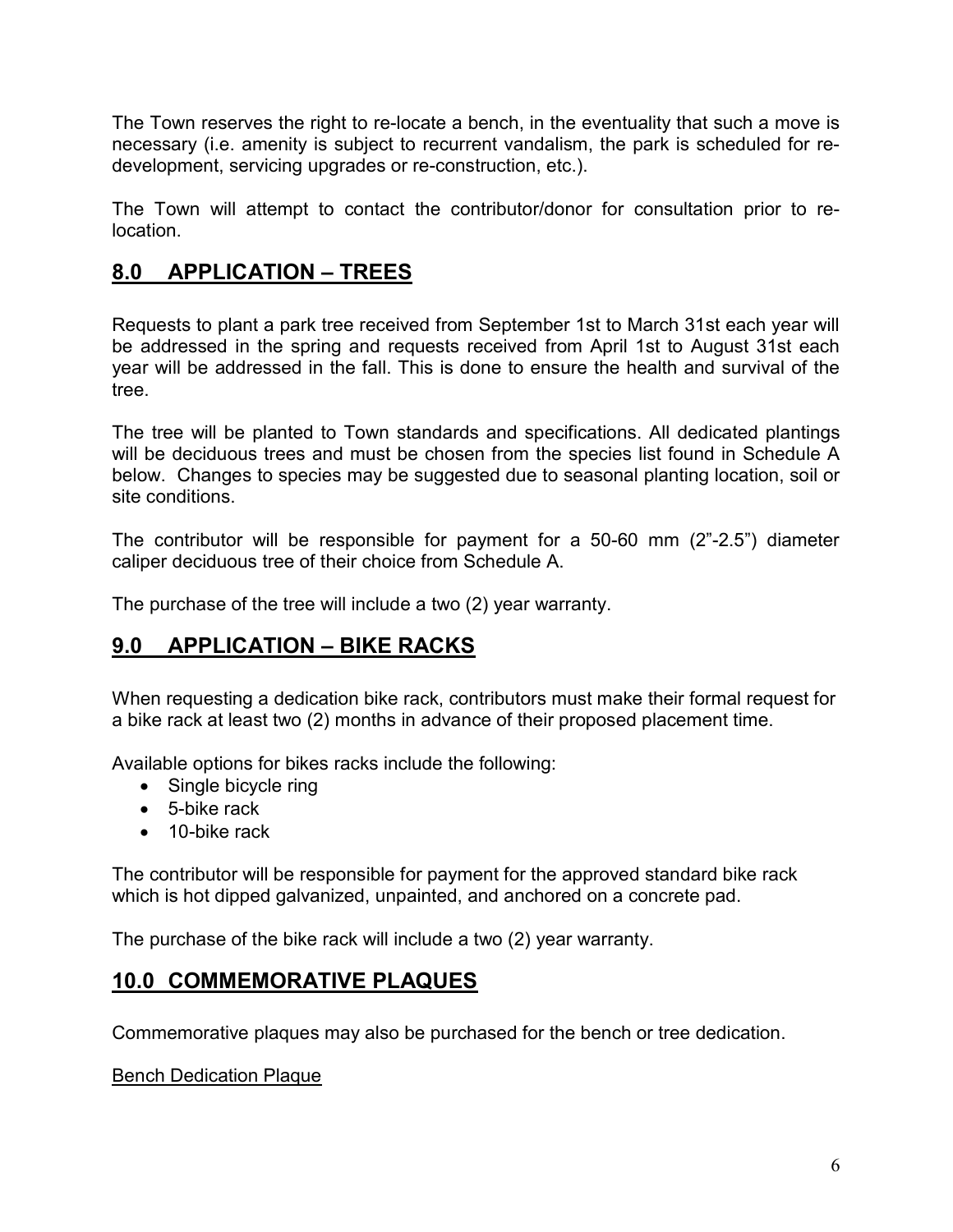A maximum of one (1) plaque per bench is permitted. The bench plaque will be installed on the bench and wording on the plaque will be approved by the Town.

#### Tree Dedication Plaque

The plaque will be 4" x 6" installed on a mounting stake flush to the ground, an appropriate distance from the trunk of the dedicated tree.

Standards regarding the design and installation of the plaque are available from the Public Works Department – Parks Division.

The cost to replace the plaque due to theft or vandalism will be the responsibility of the original contributor.

### 11.0 RESTRICTIONS

The placement of any mementoes (i.e. wreaths, flowers, vases, statues, etc.) in the vicinity of the memorial bench, tree or bike rack is not permitted.

#### 12.0 MAINTENANCE

The upkeep and maintenance of the amenities and plaques are the responsibility of the Town.

Parks staff will maintain the amenities in accordance with standard levels of services and the same manner as other park trees, benches and bike racks.

Replacement of a dedicated tree, bench or bike rack after the warranty period has expired will be at the discretion of the Town.

### 13.0 FORMS & PROCESS

The program application forms are available on the Town website at www.wasagabeach.com or in hard copy available at the Public Works Office (150 Westbury Road, Wasaga Beach, ON, L9Z 2N8).

#### 14.0 OTHER DEDICATION OPPORTUNITIES

For additional memorial and dedication opportunities, please contact the Facilities Office at 1724 Mosley Street, Wasaga Beach, ON, L9Z 1A1 or at recplex@wasagabeach.com.

### 15.0 POLICY REVIEW

This policy will be periodically reviewed and updated as required.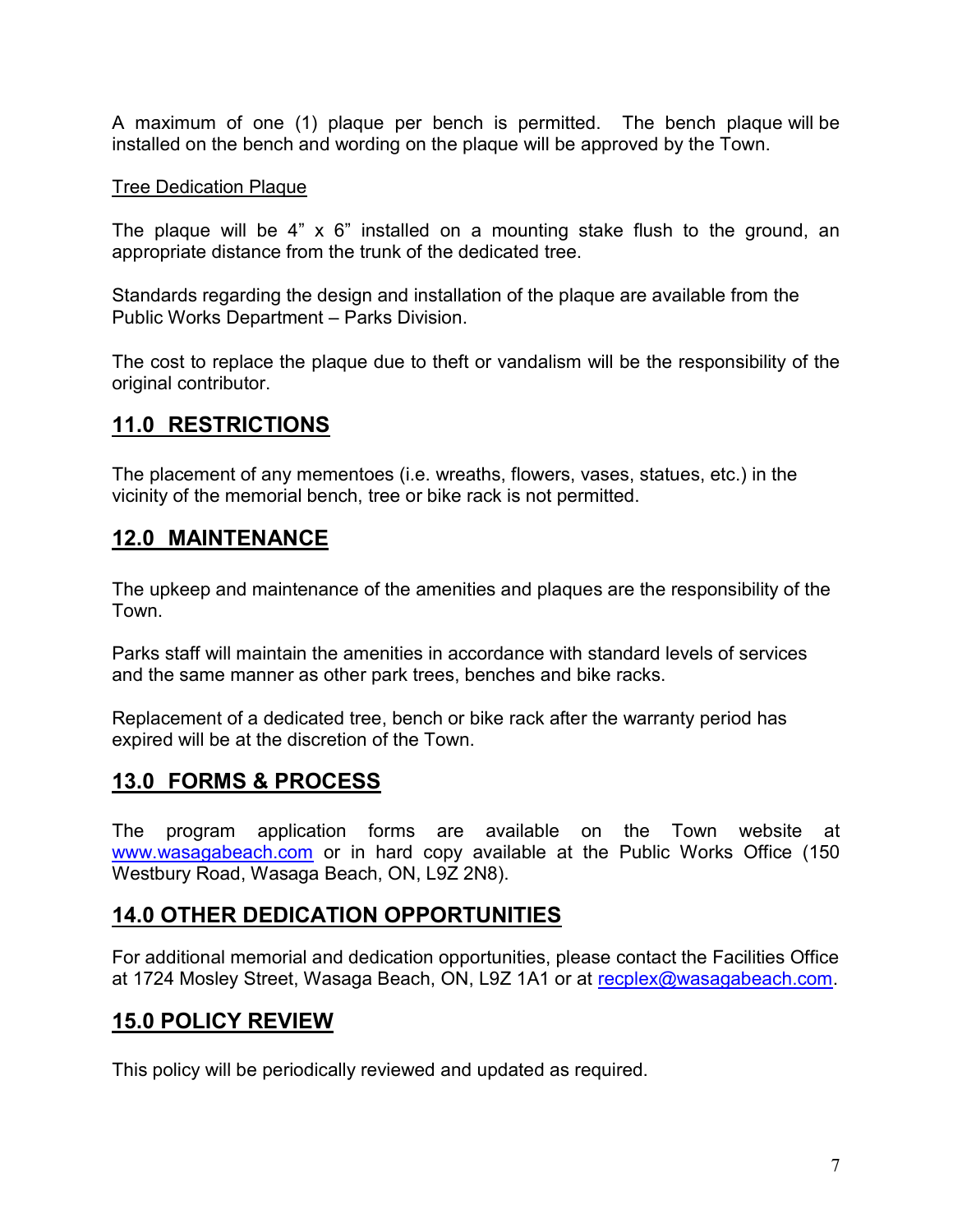## **SCHEDULE A**

### TREE SPECIES

| <b>Common Name (Deciduous)</b> | <b>Scientific Name</b>              |
|--------------------------------|-------------------------------------|
| Autumn Blaze Maple             | Acer x freemanii 'Jeffersred'       |
| <b>Red Maple</b>               | Acer rubrum                         |
| <b>Silver Maple</b>            | Acer saccharinum                    |
| <b>Sugar Maple</b>             | Acer saccharum                      |
| <b>Blue Beech</b>              | Carpinus caroliniana                |
| Accolade Elm                   | Ulmus x 'Morton'                    |
| <b>Maidenhair Tree</b>         | Ginko biloba                        |
| <b>Thornless Honeylocust</b>   | Gleditsia triancanthos var. inermis |
| Ironwood                       | Ostraya virginiana                  |
| <b>London Plane Tree</b>       | Platanus x acerifolia 'Bloodgood'   |
| <b>White Oak</b>               | Quercus alba                        |
| <b>Bur Oak</b>                 | Quercus macrocarpa                  |
| Pin Oak                        | Quercus palustris                   |
| English Oak                    | Quercus robur                       |
| <b>Red Oak</b>                 | Quercus rubra                       |
| Ivory Silk Tree Lilac          | Syringa reticulate 'Ivory Silk'     |
| Little Leaf Linden             | Tilia cordata                       |
| Glenleven Linden               | Tilia x flavescens 'Glenleven'      |
| Homestead Elm                  | Ulmus x 'Homestead'                 |

## **BENCHES**



## **BIKE RACKS**





\* Single/Bike Ring \* 5-bike or 10-bike racks available